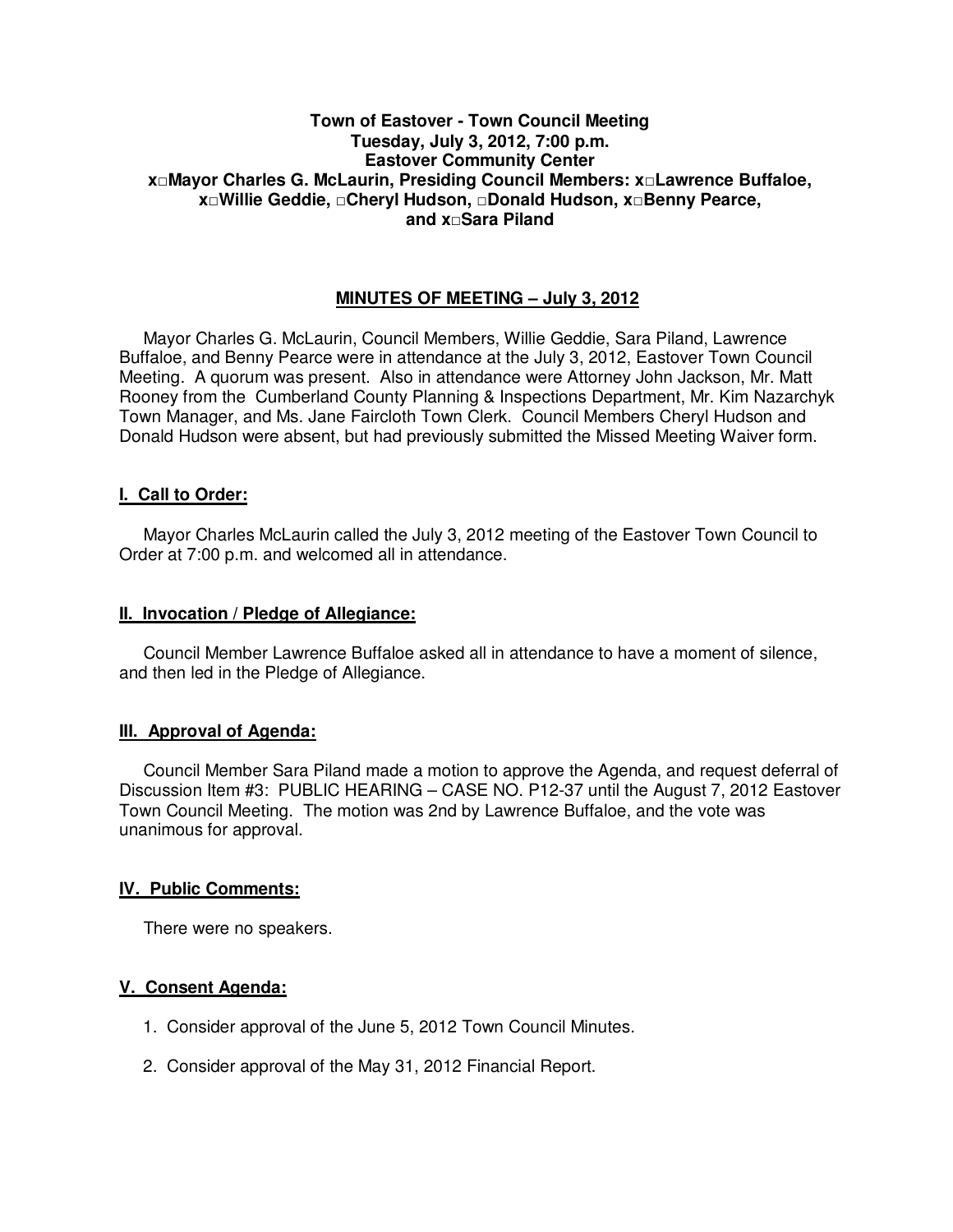Council Member Lawrence Buffaloe made a motion to approve the Consent Agenda as presented. The motion was  $2^{nd}$  by Council Member Willie Geddie, and the vote was unanimous for approval.

## **VI. Discussion Agenda:**

## **Agenda Item #1:**

## **Briefing by Mr. Morgan Johnson, Chairman Eastover Sanitary District (ESD).**

Mr. Johnson stated the Dunn water line is progressing well, with the complete installation of pipe from the county line to the Countryside Villa. Drilling under I-295 will begin this week, and at present the construction is ahead of schedule. Completion will be by September 1, 2012 or possibly sooner.

 PWC has finally given approval to run a water line along Baywood Rd. between Hummingbird and Murphy roads. This was included in the original design, but was somehow overlooked. Approval had been expected in February, but the process has drawn out, and construction will begin next week at a cost of \$125,000. This pipe will provide a loop connection for the area.

 Mayor McLaurin asked about the number of customers now served by the Eastover Sanitary District, and also when could customers begin making payments at the ESD office. Mr. Johnson responded that 3,300 households are in the ESD area, and they anticipate 2,500 – 2,800 signing for water, sewer, or both (where available). ESD will take over administration when the Dunn water line is complete, and PWC issues its final bill. ESD has contracts in place for billing and mailing services. Customers will be able to pay at the office, online, by automatic draft, or by mail.

### **Agenda Item #2:**

 **QUASI-JUDICIAL PUBLIC HEARING – CASE NO. 06-039. CONSIDERATION OF THE ALONZA & JAMAR GODWIN PROPERTY, REQUEST FOR A WAIVER FROM THE REQUIREMENT TO CONNECT TO PUBLIC SEWER SYSTEM; COUNTY SUBDIVISION ORDINANCE, SECTION 2306.A.A PUBLIC WATER AND SEWER SYSTEMS: ZONED: RR; TOTAL ACREAGE: 0.48+/-; LOCATED AT 3017 TRULY BLESSED DRIVE; SUBMITTED BY ALONZA & JAMAR GODWIN (OWNERS) . (EASTOVER)** 

Mayor McLaurin stated that Case No. 06-039 is a request for a Waiver. The Hearing on the Waiver is Quasi-Judicial in nature and will be conducted in accordance with special due process safeguards.

 Alonza and Jamar Godwin had signed up to speak in favor of Case No. 06-039, and there was no opposition. Mayor McLaurin asked them to come forward for their oath before testifying.

Before opening the hearing, Mayor McLaurin asked if any Council Members had a conflict,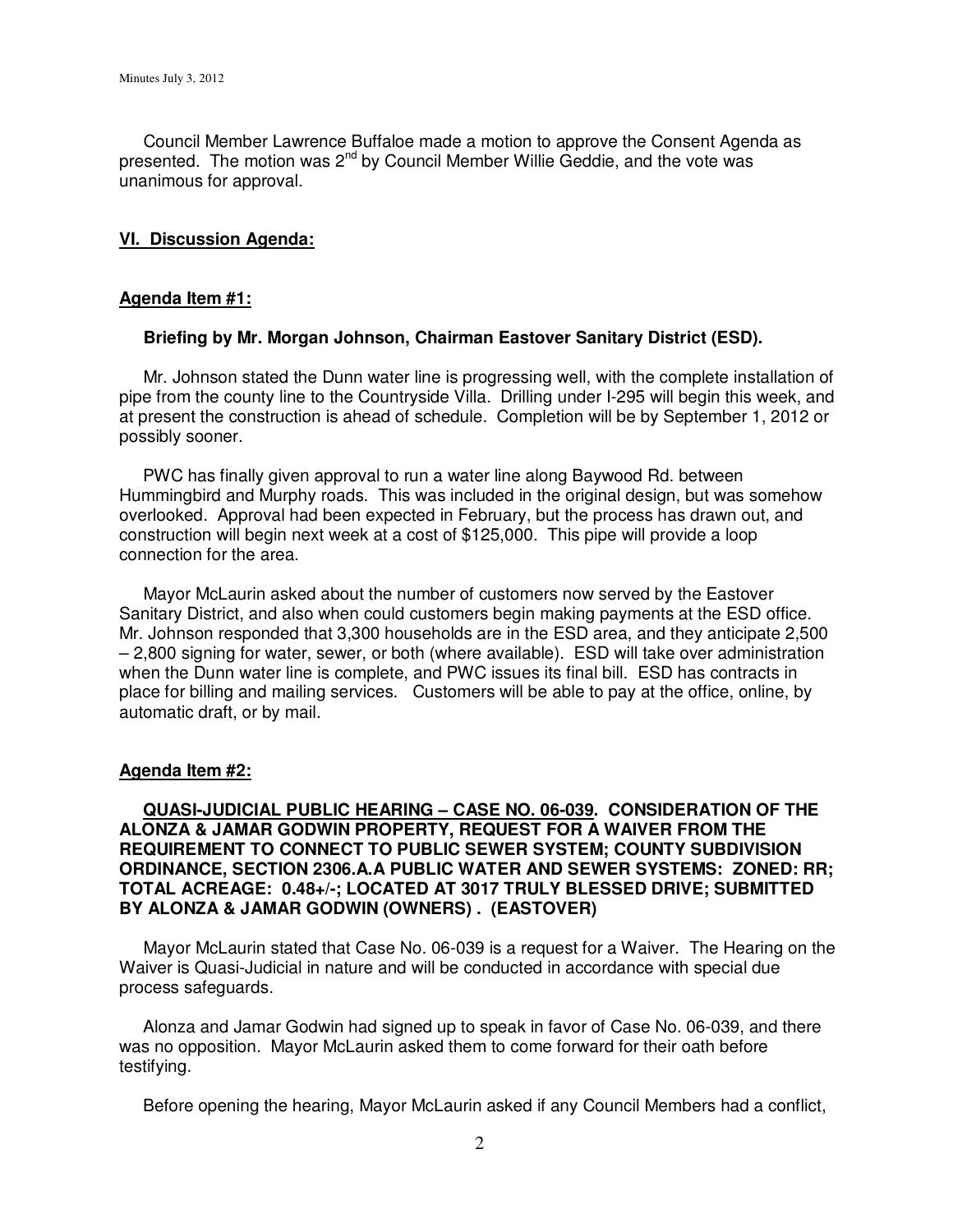and needed to withdraw from the proceedings. No Council Member had any conflicts.

 Mayor McLaurin asked if any of the Council Members had any prior exposure to evidence of this case. No Council Member had any prior knowledge or information of this case.

Mayor McLaurin stated that the order of business for this Hearing will be as follows:

- a. First we will hear from the Planning Staff.
- b. Then we will hear from the applicant and their witnesses.
- c. Then we will hear from the opponents to the request.

 Mayor McLaurin then **opened the Quasi-Judicial Public Hearing on Case No.06-039** and asked for the presentation from the Planning Staff. Matt Rooney stated the property was part of a four (4) lot subdivision established in 2006. At that time county ordinances required hookup of water and sewer if any lot within the subdivision was within 300 feet of existing lines, however, sewer was not available at that time. Two houses were later built with approved septic systems. Sewer is now available to the area, and is within 340 feet, and 190 feet, of the property being discussed. The shorter distance would require an easement across property that the applicants do not own or control.

 Discussion among board members and Mr. Rooney revealed that the two existing residences would be required to hookup to the sewer system if they experienced problems with their septic systems in the future. Mrs. Piland asked Morgan Johnson to comment on this request. Mr. Johnson stated that the Eastover Sanitary District has an ordinance, #2007-4, District Sewer Use Ordinance, that states any subdivision with 2 or more dwelling lots or commercial establishment located within the sanitary district, shall be required to connect to the Eastover water and sanitary sewer system where available when within 2000 feet of said line. Mr. Johnson read the ordinance and stated that the property owners would be in violation of the ordinance if they did not hookup, and asked the Council to consider this in their decision. Mr. Johnson further stated that one of the property owners in this four lot subdivision is currently being billed for sewer. Mr. Buffaloe asked for clarification in that the county ordinance required 300 feet for hookup, but ESD required hookup within 2000 feet, and Mr. Johnson confirmed this. When asked about action if the property owner could not obtain an easement for hookup, Mr. Johnson deferred to Attorney Jackson who stated that property would have to be condemned for an easement, and the applicant would have to pay an amount determined by the three ESD Board Members. Mr. Johnson also added that an easement would not be required for the 340 ft hookup. All agreed this was an unusual situation.

 Mayor McLaurin asked for testimony from the applicant**,** and Alonza Godwin told how she had applied and paid for a perk test on the property. When she went to get the permit she was told that Eastover now required hookup to the sewer system since it was available. She also stated that she received conflicting information when talking between ESD, PWC, and Cumberland County Inspections. They had scheduled to close on the mobile home purchase on June  $28<sup>th</sup>$ , but this had delayed closing. If they have to hook up to sewer, the \$450 is lost and estimated cost for sewer and water hookup is \$3,000.00. She is further concerned about liability if a blockage occurs on the sewer line which adversely affects others. Mrs. Godwin asked about elevation and additional costs for a lift station. Mr. Johnson responded to a question by Mr. Buffaloe regarding lift stations by saying that the applicant would have to obtain a survey of the property and have it reviewed by ESD engineers to determine if a lift station is required.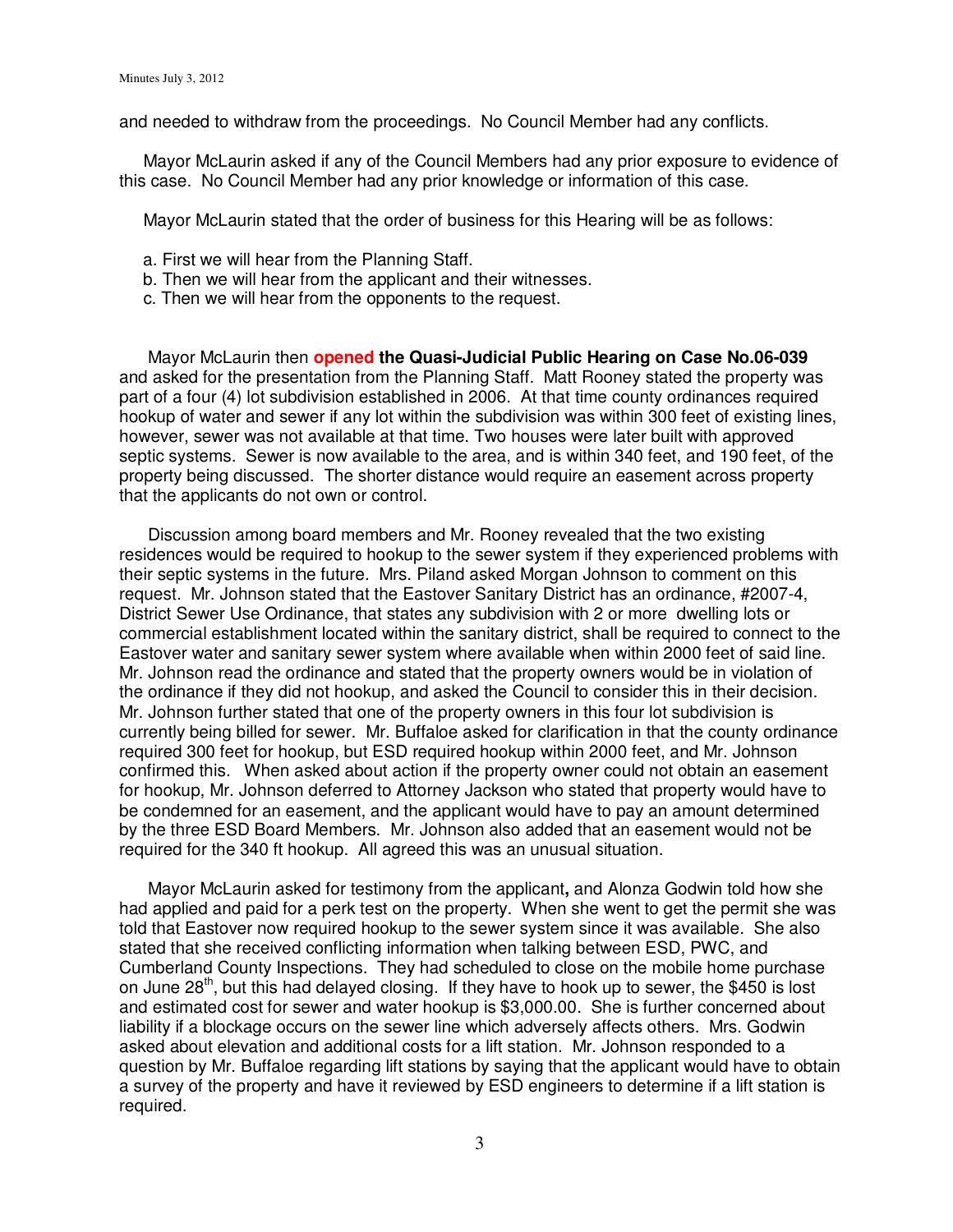Mr. Johnson then stated that he felt this request should come before the Eastover Sanitary District Board. They provided the water and sewer, and had an ordinance requiring hookup, and he hoped the Eastover Town Council would not try to counter that ordinance. Attorney Jackson spoke up and indicated that the Town Council could grant a waiver, but it would be subject to approval by the Eastover Sanitary District Board.

 Mrs. Piland offered a **motion to Close the public hearing**, 2nd by Mr. Buffaloe, and the vote was unanimous in favor of the motion.

#### **Mrs. Piland made a motion to deny the waiver**, stating that**:**

 The Council for the Town of Eastover, having held a public hearing to consider the waiver request for **Case No. 06-039** requesting to not be required to connect to the public sewer system and develop the subject property in a manner not permissible under the literal terms of the County Subdivision Ordinance, which the Town Council by resolution has adopted as the subdivision regulatory authority for the town; and having heard all of the evidence and arguments presented, I move that the board makes the following **FINDINGS OF FACT** and draws the following **CONCLUSIONS**:

 1. It is the Town Council's **CONCLUSION** that, strict compliance with the provisions of the County Subdivision Ordinance **would not** cause a special hardship to the property owner and it would be inequitable to approve this request; this finding is based on the following **CONDITIONS:** 

 **The property owner was made aware in May 2006 that public sewer was expected to be available and connection would be required for any new construction and/or dwellings – the property owner proceeded with the final approval and recording of the new subdivision lots and therefore in essence agreed to the conditions of approval as originally established;** 

2. It is the Council's **CONCLUSION** that the public purposes of the County Subdivision and County Zoning Ordinances **would not** be served to an equal or greater degree if this request were approved; this finding is based on the following **CONDITIONS:** 

 **The public purposes of the ordinances are specifically intended to protect the health, safety and welfare of the public – new septic tanks for new construction inside an area with public sewer available is not the preferred method for waste disposal in an incorporated area;** and

 3. It is the Council's **CONCLUSION** that the property owner **would** be afforded a special privilege denied to others; this finding is based on the following **CONDITIONS**:

 **The property owners have benefitted by creating four lots on a minimum standard dirt private street and now do not want to comply with other ordinance minimum standards. Other developers of properties creating the same number of lots with public sewer in close proximity would be expected and required to extend and connect to the public system for all new construction. BECAUSE OF THE FOREGOING, I MOVE THATTHE REQUEST FOR WAIVER BE DENIED.**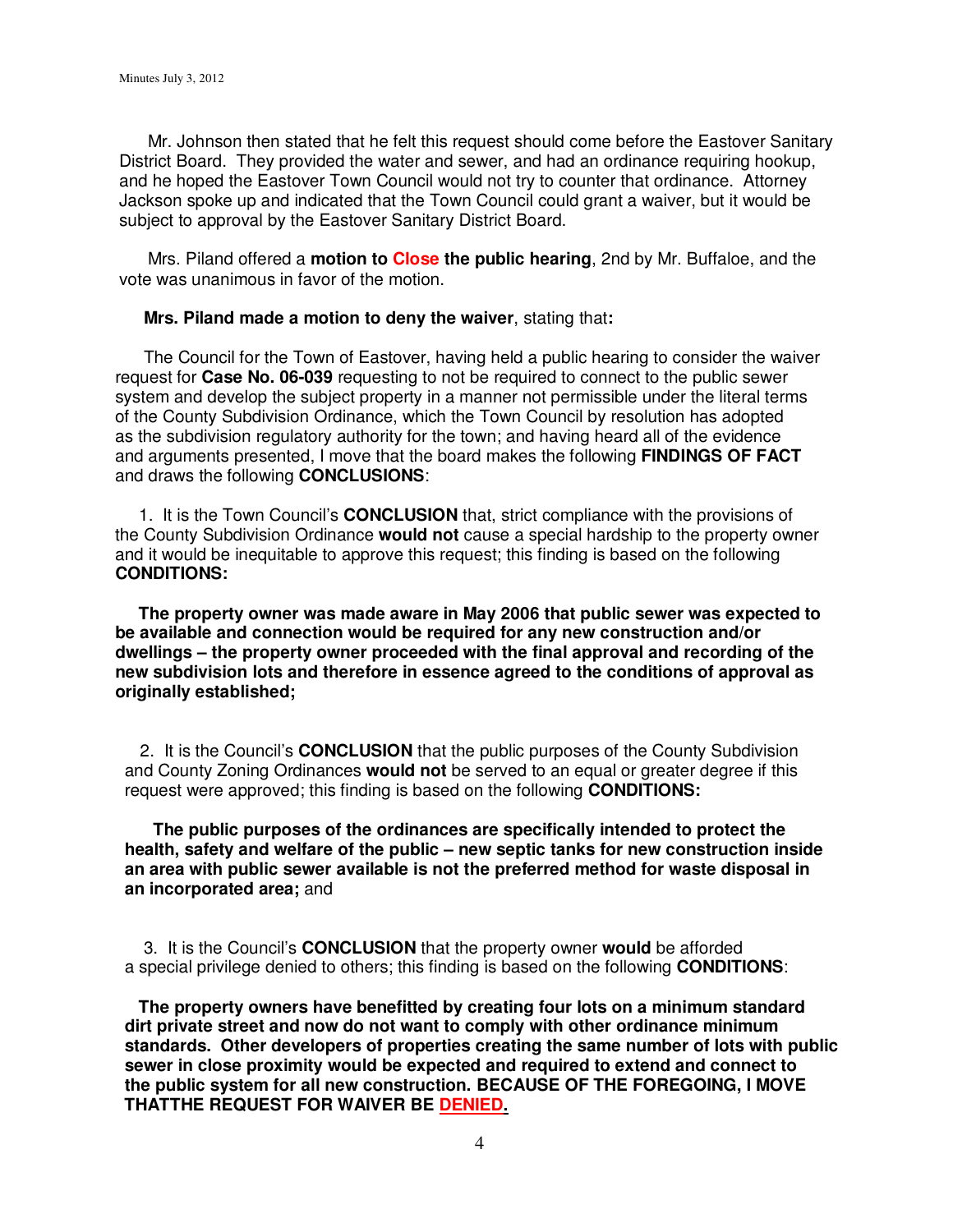Mr. Buffaloe gave a 2nd, and the vote was unanimous in favor of **denial**.

#### **Agenda Item #3:**

 **CASE NO. P12-37: REZONIING OF 24.783+/- ACRES FROM A1 AGRICULTURAL AND C(P) PLANNED COMMERCIAL TO C2(P) PLANNED SERVICER AND RETAIL OR TO A MORE RESTRICTIVE ZONING DISTRICT; LOCATED AT 3435 MURPHY ROAD AND NORTHEAST OF SR 1832 (MURPHY ROAD), SOUTHWEST OF I-95; SUBMITTED BY SANDRA F. AUTRY, MARY J. SWANN, SHARON A. PENNY AND MARSHA D. AUTRY AS THE MARGARET MURPHY AUTRY HEIRS (OWNERS AND JAMES SHERRILL, REMAX HOMEOWNERS LTD. (EASTOVER)** 

#### **(Note: Defer to August 7, 2012 Town Council Meeting.)**

 Mayor McLaurin asked for a motion to defer. Council Member Sara Piland made a motion to defer Case No. P12-37 to the August 7, 2012, Town Council Meeting. The motion was  $2^{nd}$  by Council Member Lawrence Buffaloe. The vote was unanimous in favor of the motion.

#### **Agenda Item #4:**

 **CASE NO. P12-40: REZONIING OF 24.783+/- ACRES FROM A1 AGRICULTURAL AND C(P) PLANNED COMMERCIAL TO C2(P) PLANNED SERVICER AND RETAIL OR TO A MORE RESTRICTIVE ZONING DISTRICT; LOCATED AT 3435 MURPHY ROAD AND NORTHEAST OF SR 1832 (MURPHY ROAD), SOUTHWEST OF I-95; SUBMITTED BY SANDRA F. AUTRY, MARY J. SWANN, SHARON A. PENNY AND MARSHA D. AUTRY AS THE MARGARET MURPHY AUTRY HEIRS (OWNERS AND JAMES SHERRILL, REMAX HOMEOWNERS LTD. (EASTOVER)** 

#### **Agenda Item #5:**

## **PUBLIC HEARING CASE NO. P12-40: REZONING OF 2.05 +/- ACRES FROM A1 AGRICULTURAL TO R30 RESIDENTIAL OR TO A MORE RESTRICTIVE ZONING DISTRICT; LOCATED AT 2003 AND 2005 MIDDLE ROAD AND ON THE NORTH SIDE OF SR 1728 (MIDDLE ROAD), EAST OF SE 1725 (DOBBIN HOLMES ROAD); SUBMITTED BY KAY ROYAL WILLIFORD (OWNER). (EASTOVER)**

 Mayor McLaurin asked for the presentation from Mr. Rooney. After a brief summary of the request, Mr. Rooney stated that the Cumberland County Planning Board had approved the request for rezoning.

 Mayor McLaurin opened the public hearing and asked if there were speakers. Mr. Richard Walker had signed to speak in favor of, and Mrs. Kay Williford had signed also (if needed). Mr. Walker stated that he was assisting his cousin, Mrs. Williford. She had sought advice from the county planning department, and their response was for an R30 zoning to bring the property into compliance. No one spoke in opposition.

Mrs. Piland made the motion to close the public hearing, seconded by Mr. Buffaloe. The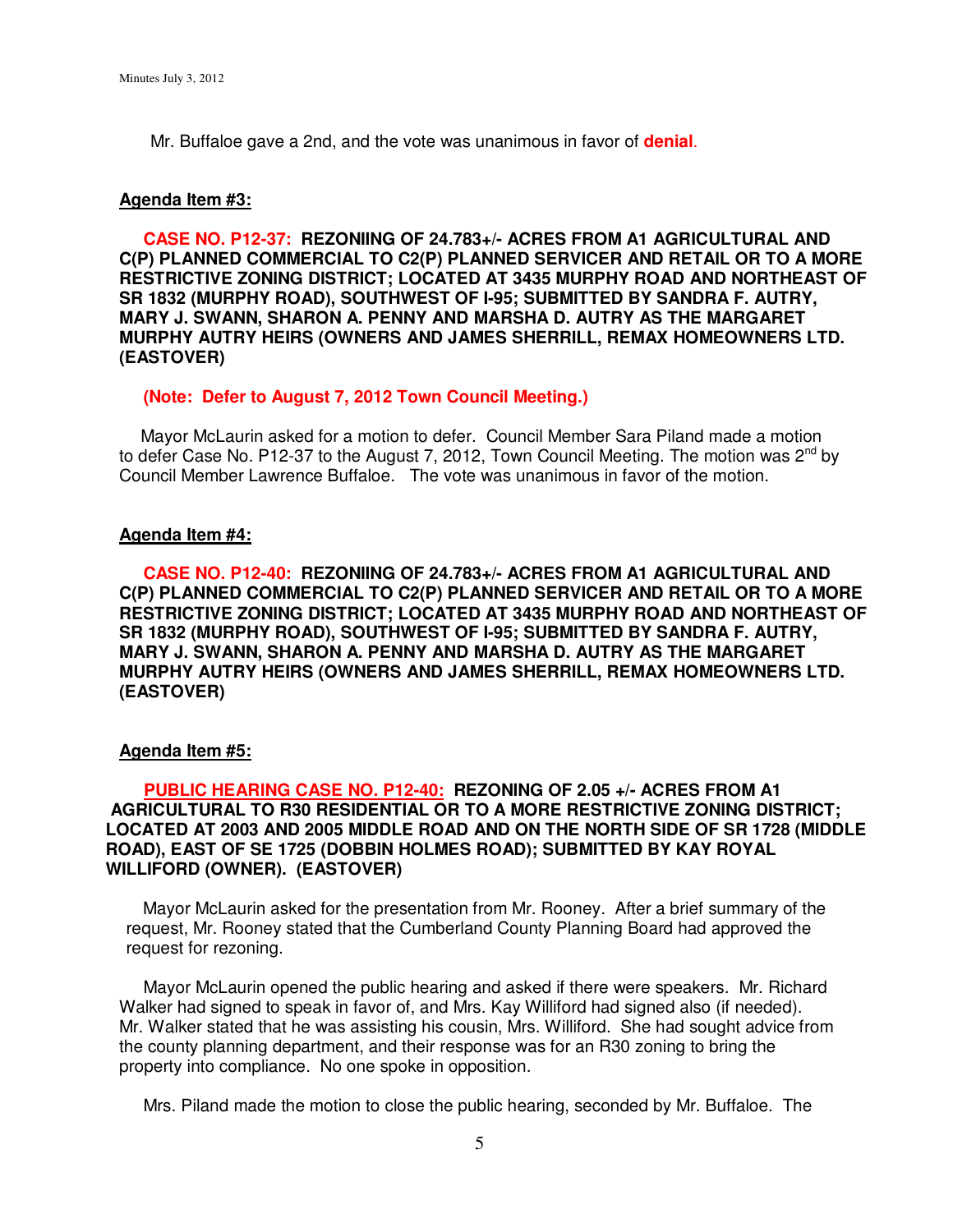vote was unanimous in favor. Mr. Buffaloe made the following motion: I make a motion to follow the Planning Board's recommendation and approve Case No. P12-40 for rezoning, incorporating, and approving the staff's consistency and reasonableness statements, as written in their recommendation. The motion received a 2nd from Mrs. Piland, and the vote was 5-0 in favor of the motion.

### **Agenda Item #6:**

### **CASE NO. 12-083: CONSIDERATION OF THE FIREHOUSE – EASTOVER'S STUDIO OF PERFORMING ARTS, REQUESTING FOR A C(P) SITE PLAN REVIEW (DANCE, PIANO, & VOICE STUDIO), COUNTY ZONING ORDINANCE; ZONING: C(P); TOTAL ACREAGE: 0.18+/-; LOCATION: 4021 DUNN ROAD (US HWY 301). (EASTOVER)**

 Mr. Rooney made the presentation for the site plan, and stated that the planning staff had recommended approval with conditions. One of those conditions was that they have a written agreement for twelve (12) parking spaces in addition to the five (5) on the property. An agreement has been made with Eastover Artworks for those spaces. Ms. Toni Brinker is the owner/instructor at Firehouse-Eastover Studio of Performing Arts, and she spoke briefly of the activities she plans at the site. She will offer different styles of dance for ages 3 and up, and also hopes to offer piano, voice, and guitar training. Mrs. Piland made a motion to approve the site plan subject to recommended conditions, and a 2nd came from Mr. Buffaloe. The vote was unanimous in favor of the motion.

## **Agenda Item #7:**

# **CASE NO. 12-084: CONSIDERATION OF THE STEVEN LOVICK PROPERTY, REQUEST FOR A SUBDIVISION REVIEW, COUNTY SUBDIVISION ORDINANCE; ZONING: RR; TOTAL ACREAGE: 6.23+/-; LOCATION: 3367 FLEA HILL ROAD (SR 1814). (EASTOVER)**

 Mr. Rooney offered a brief presentation stating that the lots were actually larger than required for the current zoning, and the planning staff recommended approval. Mrs. Piland made a motion to approve the subdivision review subject to recommended conditions, and a 2nd from by Mr. Buffaloe. The vote was unanimous in favor of the motion.

### **Agenda Item #8:**

## **CASE NO. 12-089: CONSIDERATION OF THE RUBY W. MORGAN PROPERTY, REQUEST FOR A ZERO LOT LINE SUBDIVISION REVIEW, COUNTY SUBDIVISION ORDINANCE; ZONING: A1; TOTAL ACREAGE: 14.42+/-; LOCATION: 2444 & 2528 & 2544 TUCKER ROAD (SR 1797)**

 Mr. Rooney presented the case which required zero lot line approval because two of the existing lots were smaller than required for the zoning, and the two being created out of one were larger. Overall density would be maintained. The planning staff recommended approval. Motion to approve subject to conditions was made by Mrs. Piland, and 2nd by Mr. Geddie. Vote was 5-0 in favor of the motion.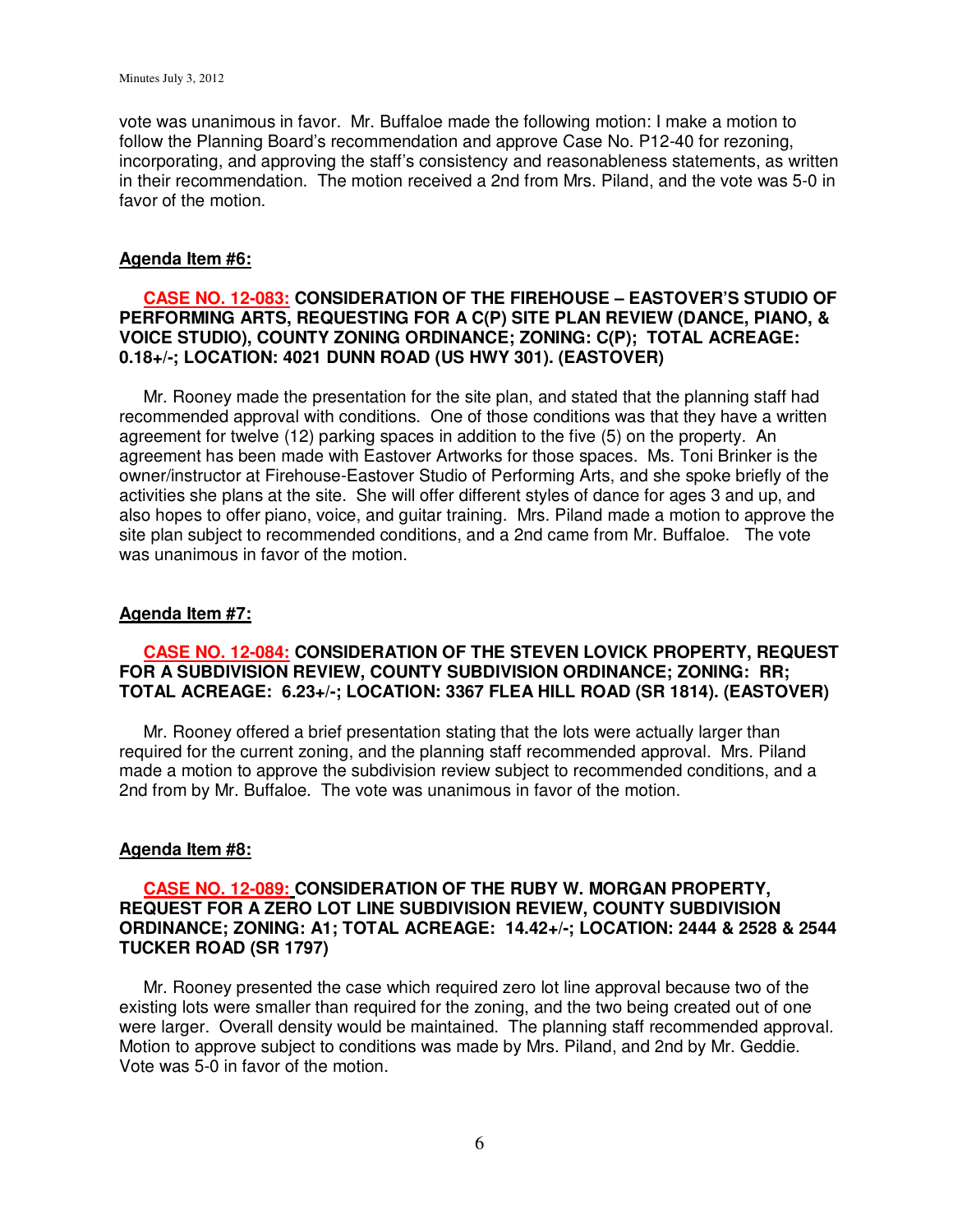#### **Agenda Item #9:**

#### **Consider No-Toll I-95 Coalition Membership.**

 After discussion, the Council took no action on a request from the Roanoke Rapids Chamber of Commerce to join the effort to block tolls on I-95.

#### **Agenda Item #10:**

#### **Consider Town Speed Limit Ordinance.**

 The Council approved an amendment to Ordinance #01-2010, Ordinance Regarding Setting Speed Limits within the Town of Eastover. The ordinance originally covered the NCDOT streets in Eastover, and was amended to include street(s) now owned by the Town. The speed limit on roads and streets owned and maintained by the Town will 35 MPH unless otherwise posted. Mrs. Piland made the motion to approve, with a  $2^{nd}$  by Mr. Geddie. Vote was 5-0 in favor of the motion.

### **Agenda Item #11:**

#### **Consider contract with Cumberland County Sheriff's Office.**

### **The Town of Eastover contracts annually with the Sheriff's Office for a deputy during the hours of 8:00 a.m. – 5:00 p.m. Monday through Friday.**

On a motion from Mr. Pearce, and 2<sup>nd</sup> by Mr. Buffaloe, the Council approved the contract for Fiscal Year July 1, 2012 – June 30, 2013 by a vote of 5-0.

### **VII. RECEIVE MAYOR'S UPDATE.**

 Mayor McLaurin asked about the survey on Talley Woodland Park, and the Town Manager responded that it should be complete next week.

 Mayor McLaurin also asked for an update on School Street, and Attorney Jackson stated that he was in the process of reviewing all of the title searches. Once complete, we can approach the residents in that area.

 Mayor McLaurin also thanked the Town Manager and Mr. Nail for placing the flags along Dunn Road, and thanked Mr. West for his work in keeping the Town properties neat and orderly.

# **VIII. RECEIVE TOWN COUNCIL UPDATE.**

There were no comments from Town Council members.